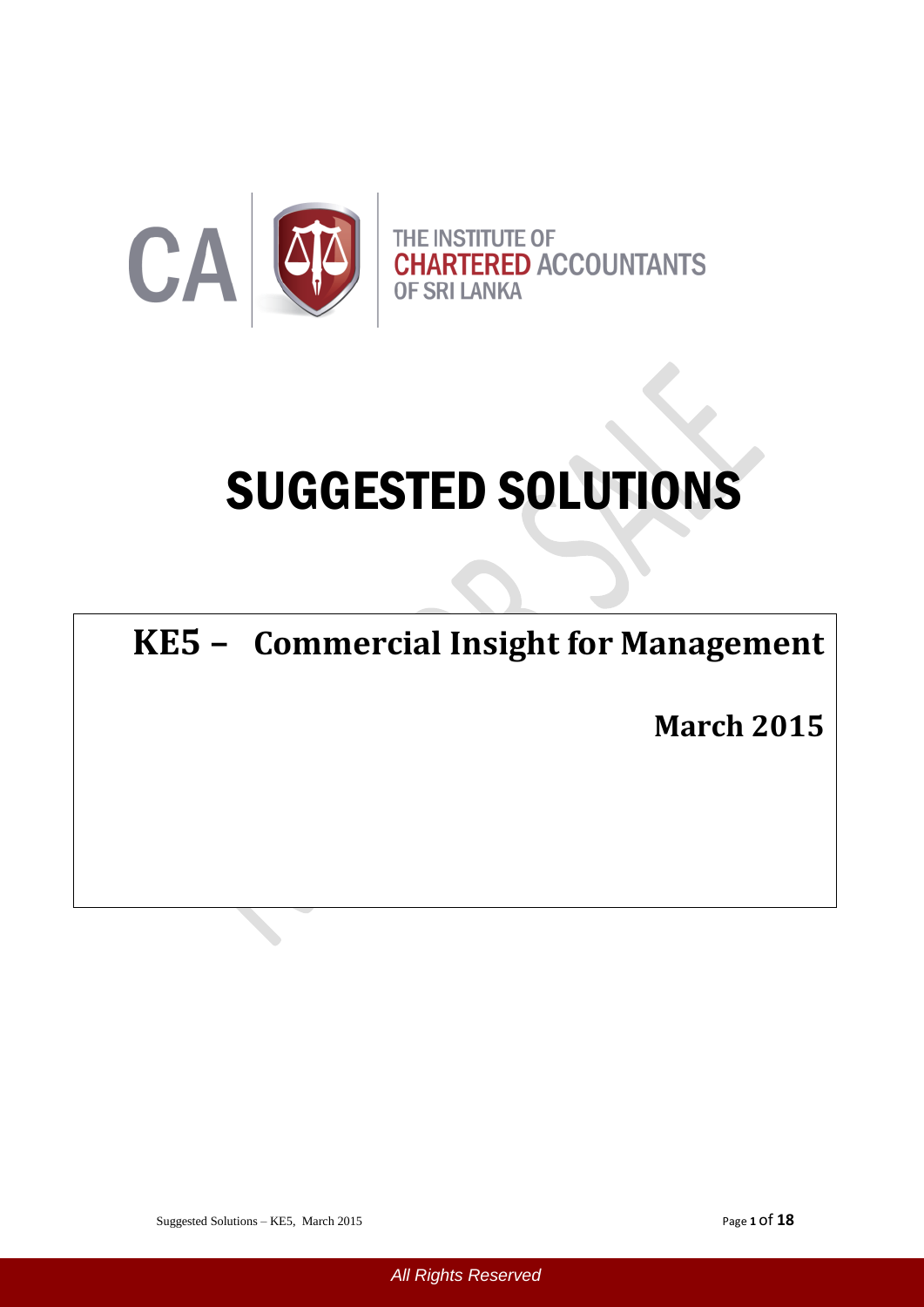# **SECTION 1**

# **Answer 01**

**1(a)**

1.1

Learning Outcome: 1.2.1

**Correct answer: B** "**Profit"** is not a value offering made by business organizations, **in serving their customers.**

```
1.2
```

| Learning Outcome: 2.9.1                                                     |
|-----------------------------------------------------------------------------|
| <b>Correct answer: D</b>                                                    |
| Accounting Profit = (Sales Revenue) – (Explicit Costs of the Business, i.e. |
| Material costs, Labour costs, Depreciation etc.)                            |
| $=(70,000) - (50,000+2,000) = \text{Rs. } 18,000$                           |
|                                                                             |
| Economic Profit = (Sales Revenue) – (Explicit Costs + Implicit Costs, i.e.  |
| Opportunity cost of factors of production)                                  |
| $=(70,000) - (52,000 + 10,000) = \text{Rs. } 8,000$                         |

1.3

Learning Outcome: 3.4.1.

**Correct answer: B**

Acting rationally means that the consumer attempts to **maximise his total utility attainable with his limited income.**

1.4

Learning Outcome: 3.11.1

**Correct answer: D**

**Oligopoly is a market structure where a few** large suppliers dominate the market and there is a behavioral relationship between them. Accordingly, one of the key features of oligopoly is that each firm's production decisions are interdependent. One firm cannot decide its output level and price of his product without considering how its rivals' response will affect its own profit.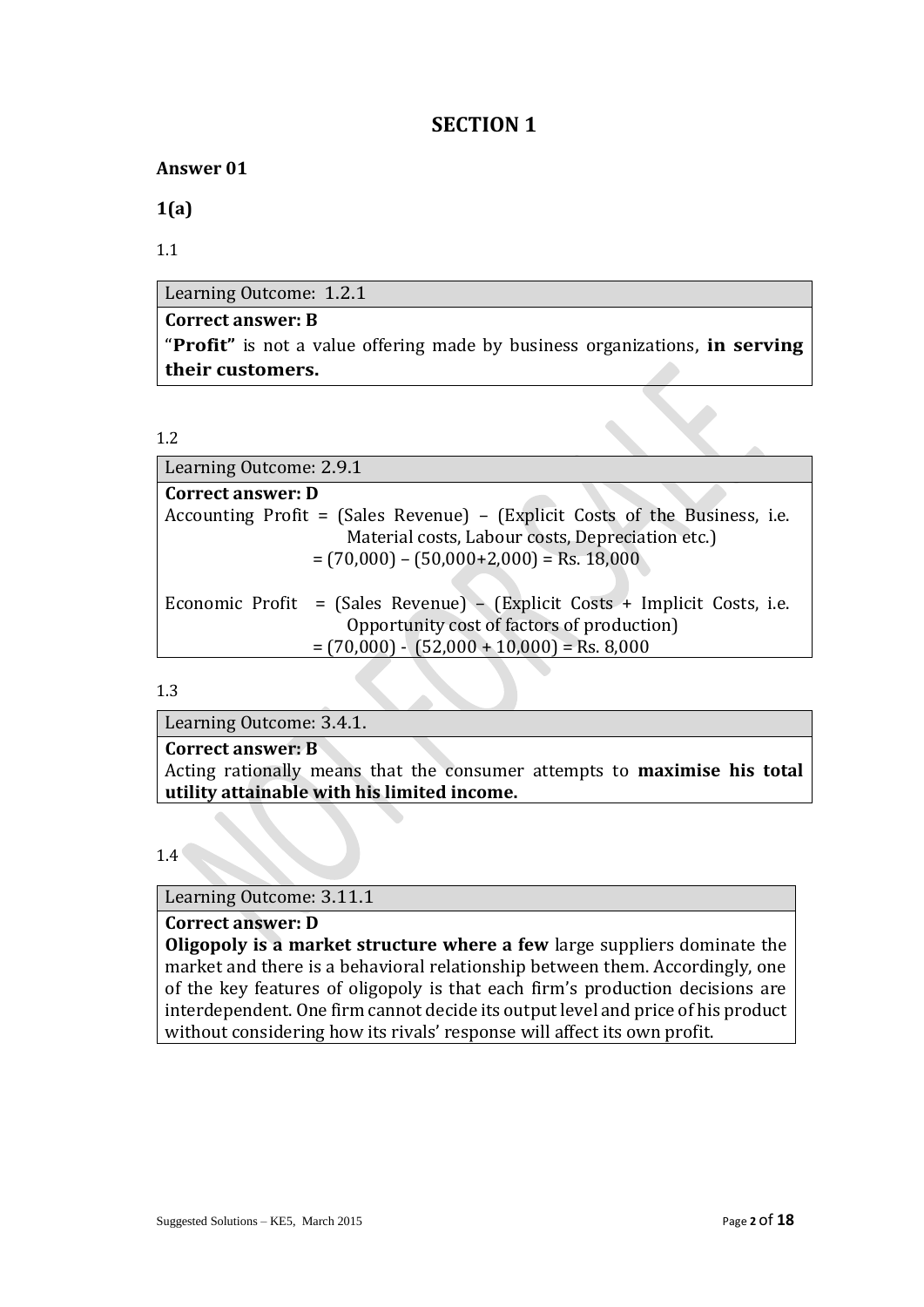#### Learning Outcome: 4.3.1.

#### **Correct answer: A**

Injections means introduction of income into the flow. Injections increase the flow of income. Injections can take the forms of (a) investment,(b)government spending and (c) exports.

#### 1.6

# Learning Outcome: 4.5.2

#### **Correct answer: D.**

Under the Fixed Exchange Rate System, country's exchange rate is tied up with another country's currency by the Central Bank. Therefore, as it is not subject to change due to market forces, exchange rate uncertainties are eliminated.

#### 1.7

#### Learning Outcome: 4.6.1.

#### **Correct answer: B**

The introduction of new money into the money supply by a central bank is an unconventional monetary policy in which a central bank purchases government securities or other securities from the market in order to lower interest rates and increase the money supply.

#### 1.8

# Learning Outcome: 5.3.1.

# **Correct answer: A**

The power or right to give orders and make decisions related with "authority".

#### 1.9

#### Learning Outcome: 6.7.2.

#### **Correct answer: D**

LDMR is a concept in economics that if one factor of production (number of workers, for example) is increased while other factors are held constant, the output per unit of the variable factor will eventually diminish. Therefore, it relates to economies to be gained in the short run.

However, economies of scale relates to the reduction in the long-run average and marginal costs arising from an increase in size of an operating unit.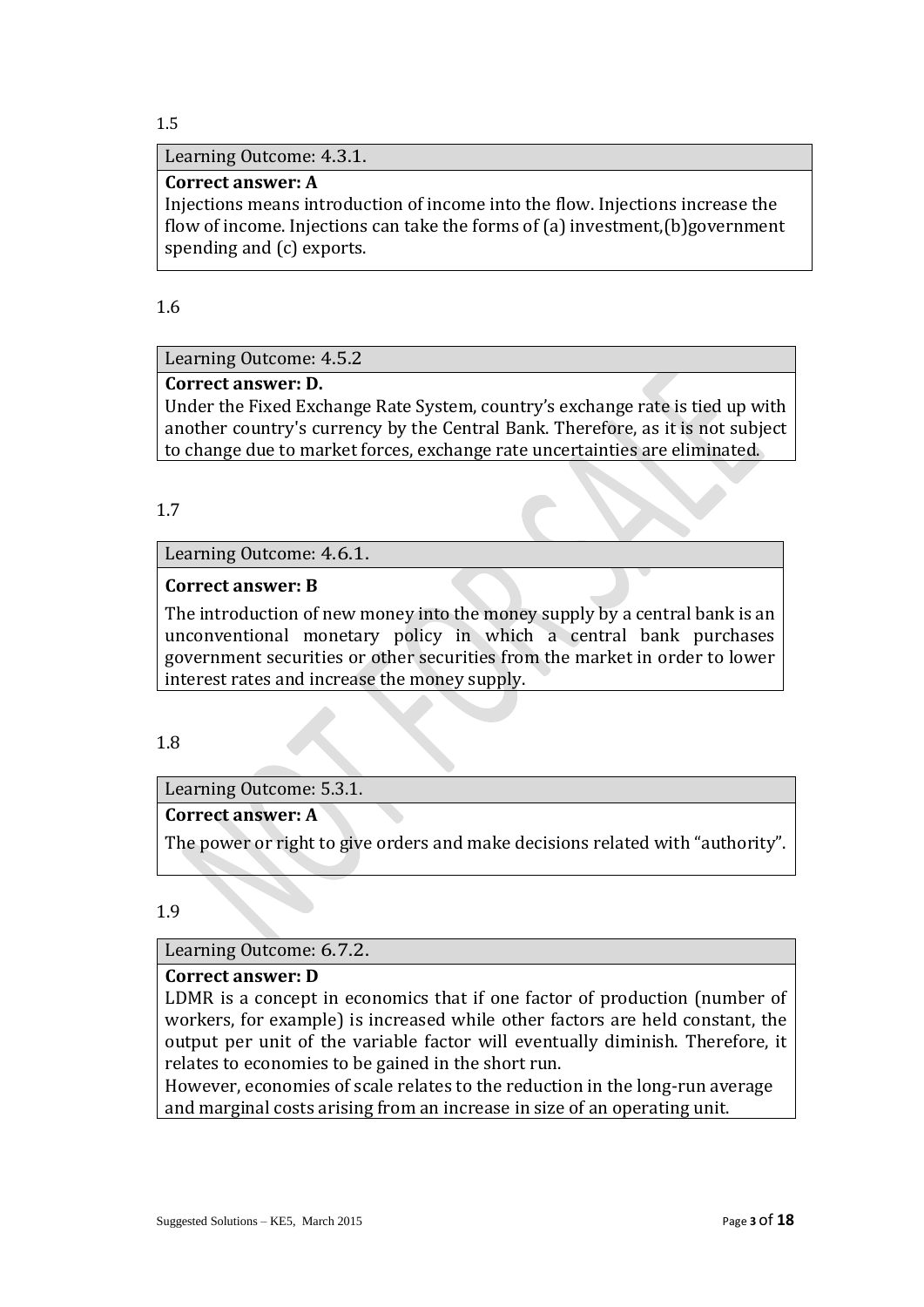#### Learning Outcome: 6.11.1

# **Correct answer: C**

The company attempts to produce the ideal product for a single segment of the market is known as concentrated marketing.

# **[Total marks for 1(a) (MCQs) 2x10= 20 marks]**

#### **1(b)**

1.11

Learning Outcome : 1.3.1

Money, Men, Material, Method, Machine, Market and Minutes.

#### 1.12

#### Learning Outcome: 1.4.1

Goal - The intentions behind decision or actions or desired end results. Goals can be either qualitative (aims) or quantitative (objectives). Usually goals are long term, requires time and planning.

By their nature, long-term goals are also typically more general, such as more labour intensive to use ecologically sustainable energy sources

An example of a long-term business goal; double the business revenue by the end of the year 2016, 10% increase in annual turnover by 31.12.2015.

#### 1.13

Learning Outcome: 2.6.1

The three (3) basic questions an economic system must answer are; a) What to produce, b) How to produce and c) For whom to produce.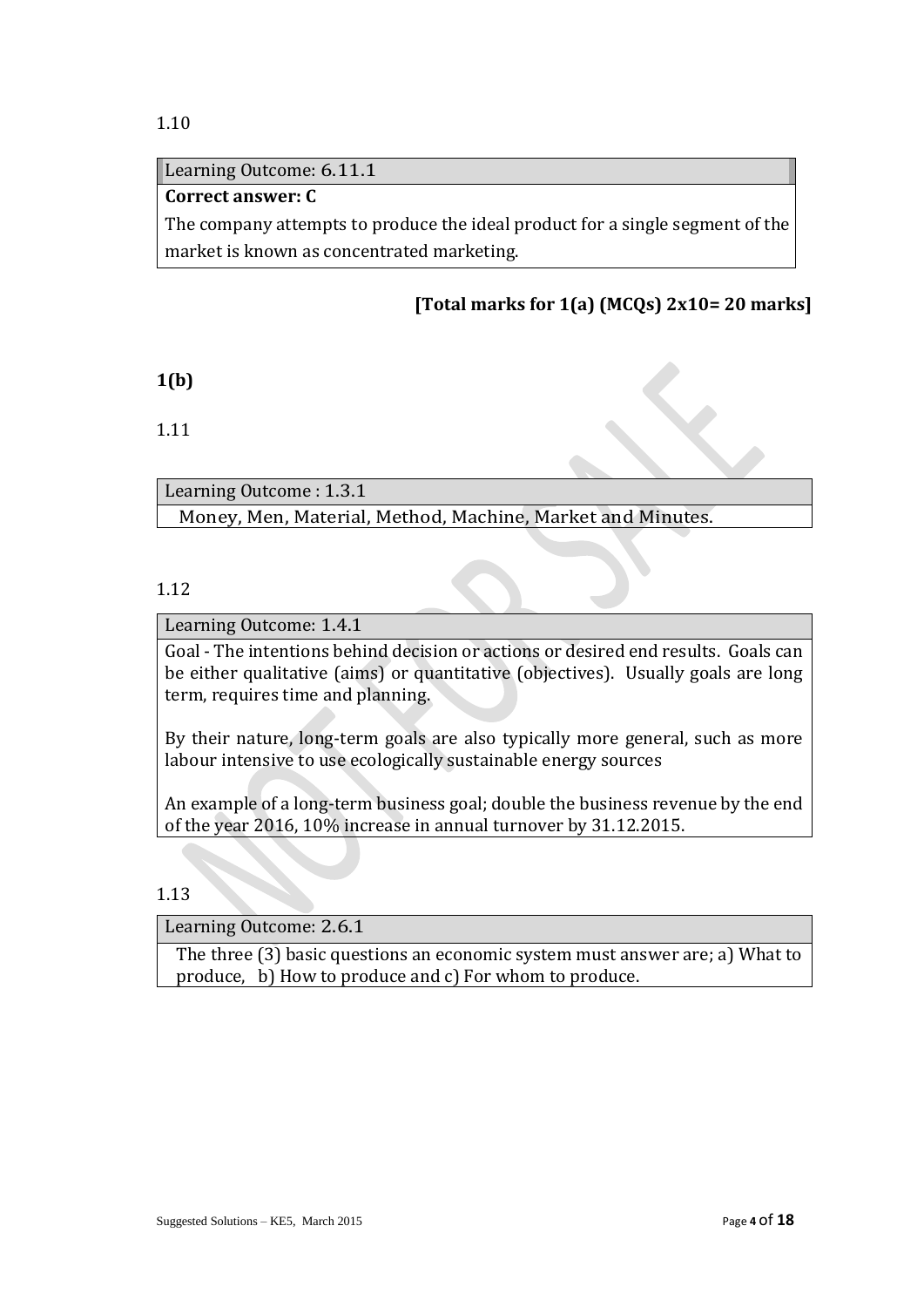#### Learning Outcome: 3.2.1

Micro-economics is concerned with the interaction between individual buyers and sellers and the factors that influence the choices made by buyers (consumers) and sellers (Firms).

In particular, microeconomics focuses on patterns of supply and demand and the determination of price and output in individual markets, namely in perfect competition, monopoly, monopolistic competition etc.

Microeconomics looks at the smaller picture and focuses more on basic theories of supply and demand and how individual businesses decide how much of something to produce and how much to charge for it.

It helps to learn the rationale behind the pricing of particular products and services in different market structures and also to understand consumer behavior in such situations.

#### 1.15

#### Learning Outcome: 3.3.1

Customer need is to have better quality products and services at a lower price. In this regard, strength of customer's position depends on a number of factors.

- a. How much the customer buys? Higher the volume of purchase, higher the bargaining power.
- b. How critical the product is to the customer's own business.
- c. Switching costs of the customer, i.e. cost involved in switching to a new supplier. Lower the switching cost, higher the bargaining power.
- d. Whether the products are standardized items or specialised. In the case of standardized items, bargaining power is higher.
- e. When the product quality is important to the customer, the customer is less likely to be price sensitive.
- f. The skill of the customer's purchasing staff or the price awareness of the customer.
- g. Customer's ability to bypass the supplier.
- h. Customer's own profitability. A customer who makes low profits will be compelled to insist to have lower price.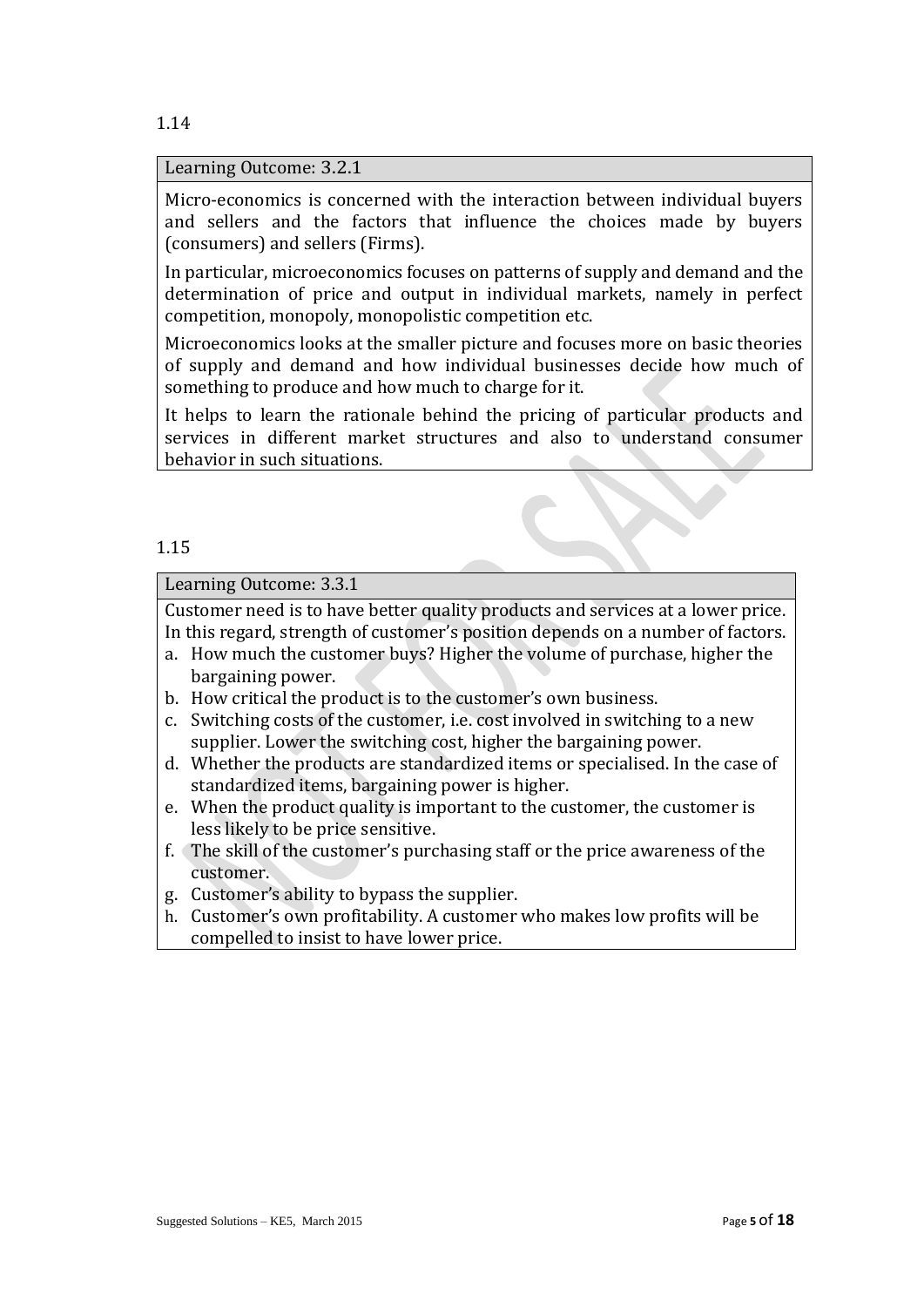Learning Outcome: 4.3.2

Nominal GNP is GNP evaluated at current market prices. Therefore, nominal GNP will include all of the changes in market prices that have occurred during the current year due to inflation or deflation.

i.e. a Gross National Product (GNP ) figure that has not been adjusted for inflation or deflation.

Real Gross National Product (real GNP) is a macroeconomic measure of the value of economic output adjusted for price changes (i.e., inflation or deflation). This adjustment transforms the money-value measure, (nominal GNP), into an index for quantity of total output.

i.e. a Real Gross National Product (GNP) figure that has been adjusted for inflation or deflation.

# 1.17

Learning Outcome: 4.7.1

Common money market instruments

T-Bills – These are the most liquid money market instrument. They are issued by the Central Bank on behalf of the government. Most common maturities are 90 days, 180 days and 360 days.

Certificates of Deposit – Short term debt instrument offered by banks. They offer better returns than T-Bills due the fact that there is a slight degree of credit risk.

Commercial Paper - an unsecured, short-term loan issued by a corporation, typically for financing accounts receivable and inventories. It is usually issued at a discount, reflecting current market interest rates. Maturities on commercial paper are usually no longer than nine months.

1.18

#### Learning Outcome: 6.1.1.

If workers can concentrate on one small aspect of production, this increases overall efficiency – so long as there is sufficient volume and quantity to be produced. This increase in productivity reduces unit costs in the following ways.

- a) Workers need less training and less time to learn the job as they only have to master in a small number of tasks and not all the tasks.
- b) Learning effects will be employed as staff members learn and find ways to perform their tasks more quickly.
- c) Time is not wasted with staff switching between tasks, such as in moving from machine to machine or in putting tools away before selecting different tools.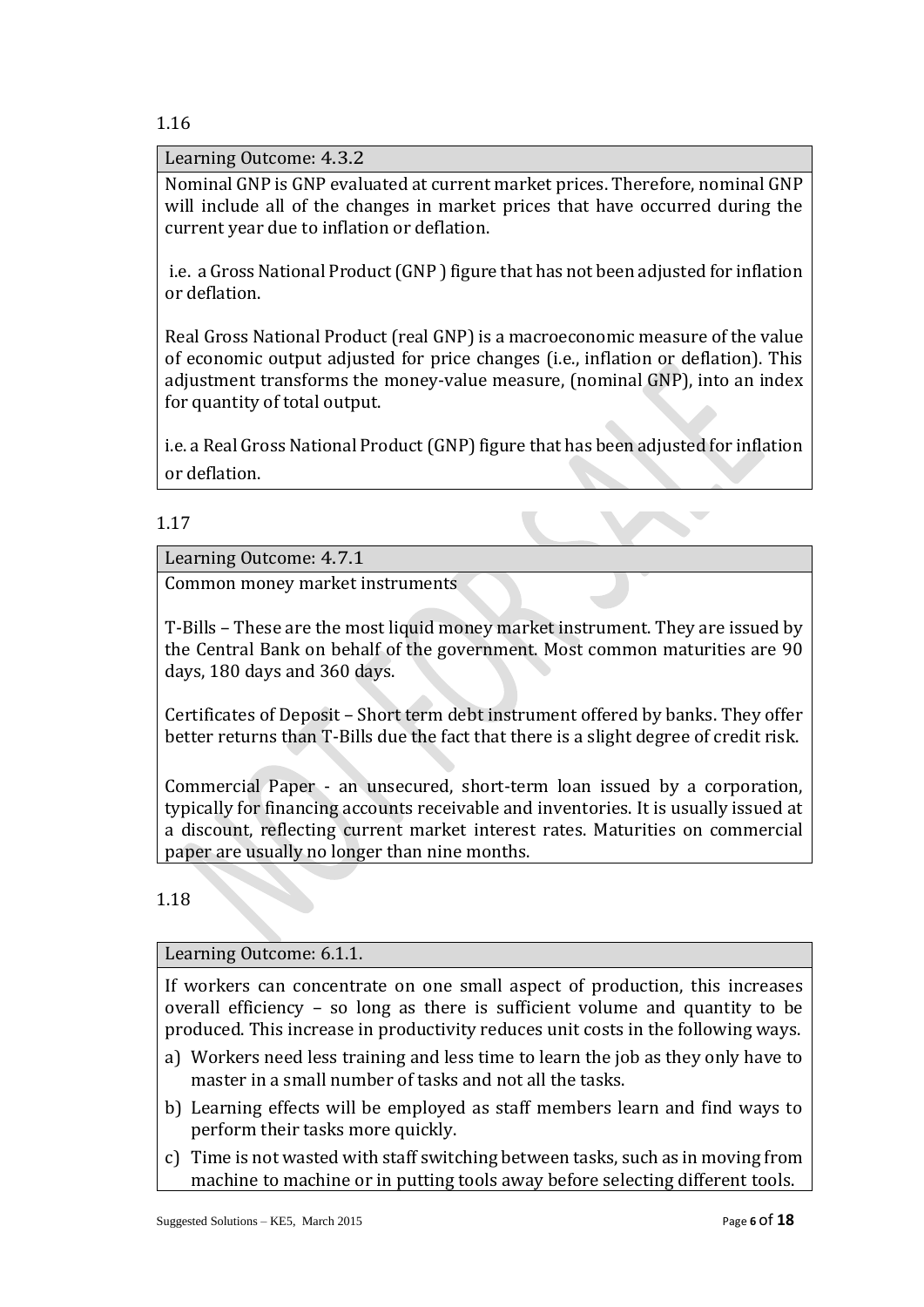- d) Tasks can be allocated to the staff members with greater aptitude for the task
- e) It makes possible the use of mechanization using specialist machinery dedicated to each task.
- f) There is no need to move around the factory, the work can be brought to the worker.
- g) Workers can concentrate on those jobs which best suit their skills.

When production has very high volumes, division of labour is necessary to get economies of scale.

1.19

# Learning Outcome: 6.7.1

In economics, diminishing returns (also called law of diminishing marginal returns) is the decrease in the marginal (incremental) output of a production process, after a particular point, as the amount of a single factor of production is increased gradually, while other factors of production are fixed.

As per information given in the question, as the number of new workers increases gradually one by one, the marginal product of an additional worker increases up to the 3rd worker and thereafter, marginal product of an additional worker continues to decrease.

| No. of  |               | Marginal   |
|---------|---------------|------------|
| Workers | Total Product | Product    |
|         | (In Units)    | (In Units) |
|         | 10            |            |
| 2       | 21            | 11         |
| 3       | 33            | 12         |
| 4       | 43            | 10         |
|         | 52            |            |

# 1.20

# Learning Outcome: 6.8.1

The concept of marketing begins with analyzing the customer needs. The success of a business depends on how well it could satisfy customer needs at a profit. In order to achieve this, the business should be able to provide the right product or service that could satisfy the customer needs at the right place at the right time. In order for this to be done successfully, the business is required to focus on customer needs and develop its marketing strategies accordingly.

# **[Total marks for 1(b) 3 x10= 30 marks]**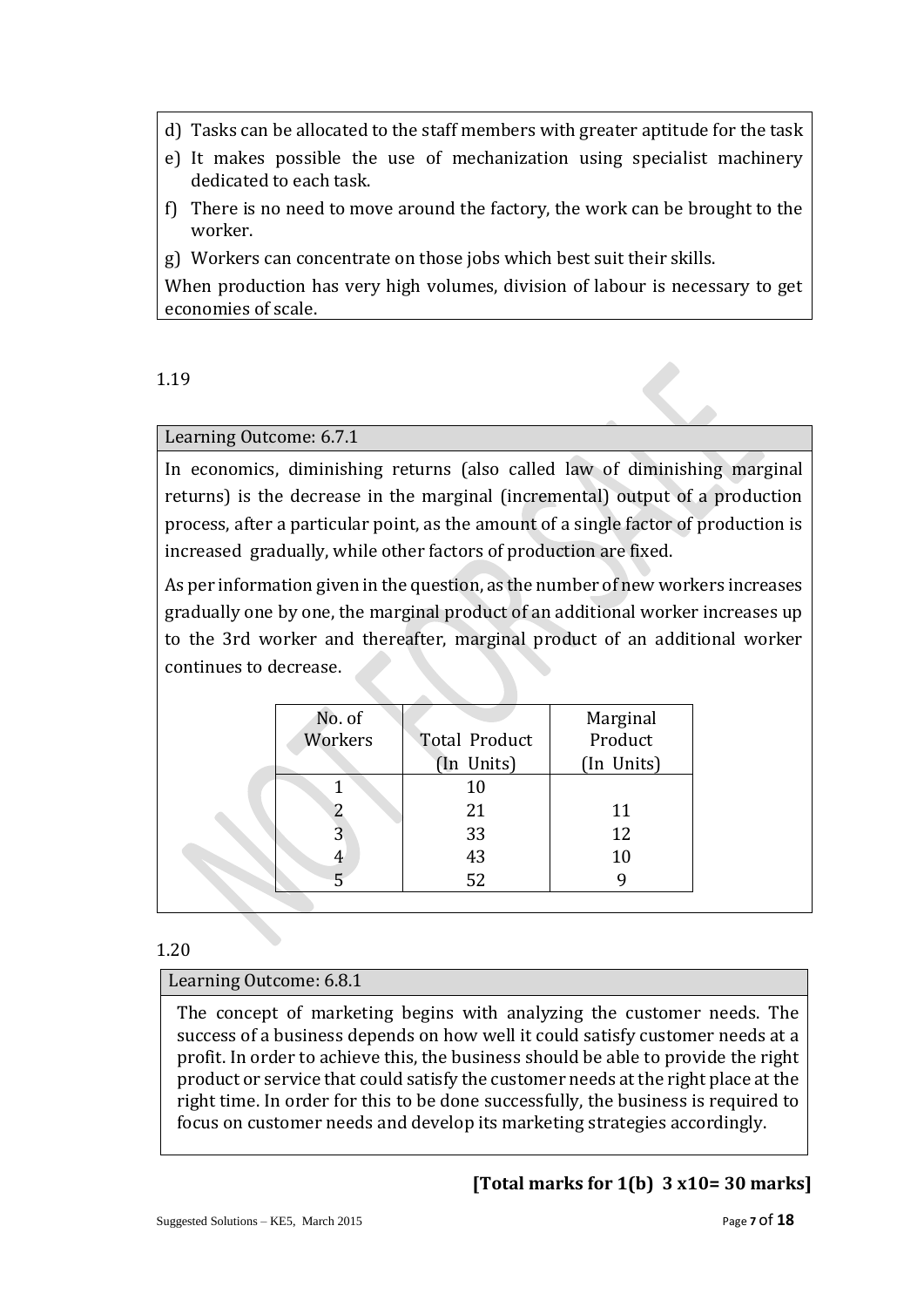# **SECTION 2**

#### **Answer 02**

Learning Outcome: (In order to test learning Outcome: 2.3 (i.e. Types of Managers) and 2.4 (i.e. Managerial Roles)

- i. Overseeing the operation of the entire organization and review the performance to ensure that whether the Company is achieving its goals and objectives.
- ii. Determine and communicate the Company's strategic direction.
- iii. Ensure that the Company has timely and accurate accounting and reporting systems.
- iv. Developing financial intelligence.
- v. Organize the financial human resources that are necessary to achieve the goals of the Company.
- vi. Build a sound management culture within the Company.
- vii. Helps a transformation succeeded by communicating its significance, modeling the desired changes, building a strong top team and getting personally involved. (3 marks)

2.

# **Line authority**;

The officially sanctioned ability to issue orders to subordinate employees, down the vertical chain of command, within an organization. For example, Production and Sales managers who have been empowered with line authority typically also have the responsibility of achieving their company's business goals with the greatest possible efficiency.

# **Staff Authority;**

The authority / power, one manager or department may have in giving specialist advice, support and service to line departments, over which there is no line authority. Staff authority does not entail the right to make or influence the decisions in the advisee department. For example, staff authority is found in personnel, purchasing and finance. The management accounting function is usually "staff" with responsibilities for providing line managers and also the other staff people with a specialized service, which includes budgeting, controlling, pricing and special decisions.

Therefore, the **line authority** is the right to assign responsibility to people in high position within the organization and **staff authority** is the right to provide advice to all the departments but not be responsible with them for attaining for goals. (4 marks)

3

Managers will have **functional authority** across the Company, and so have the authority to compel other departments to take action, if the matter is within their area. Accordingly, the finance manager requiring financial reports from other departments has the authority to compel such other departments in the Company to take action to furnish such financial reports. (3 marks)

 **(Total: 10 marks)**

<sup>1.</sup>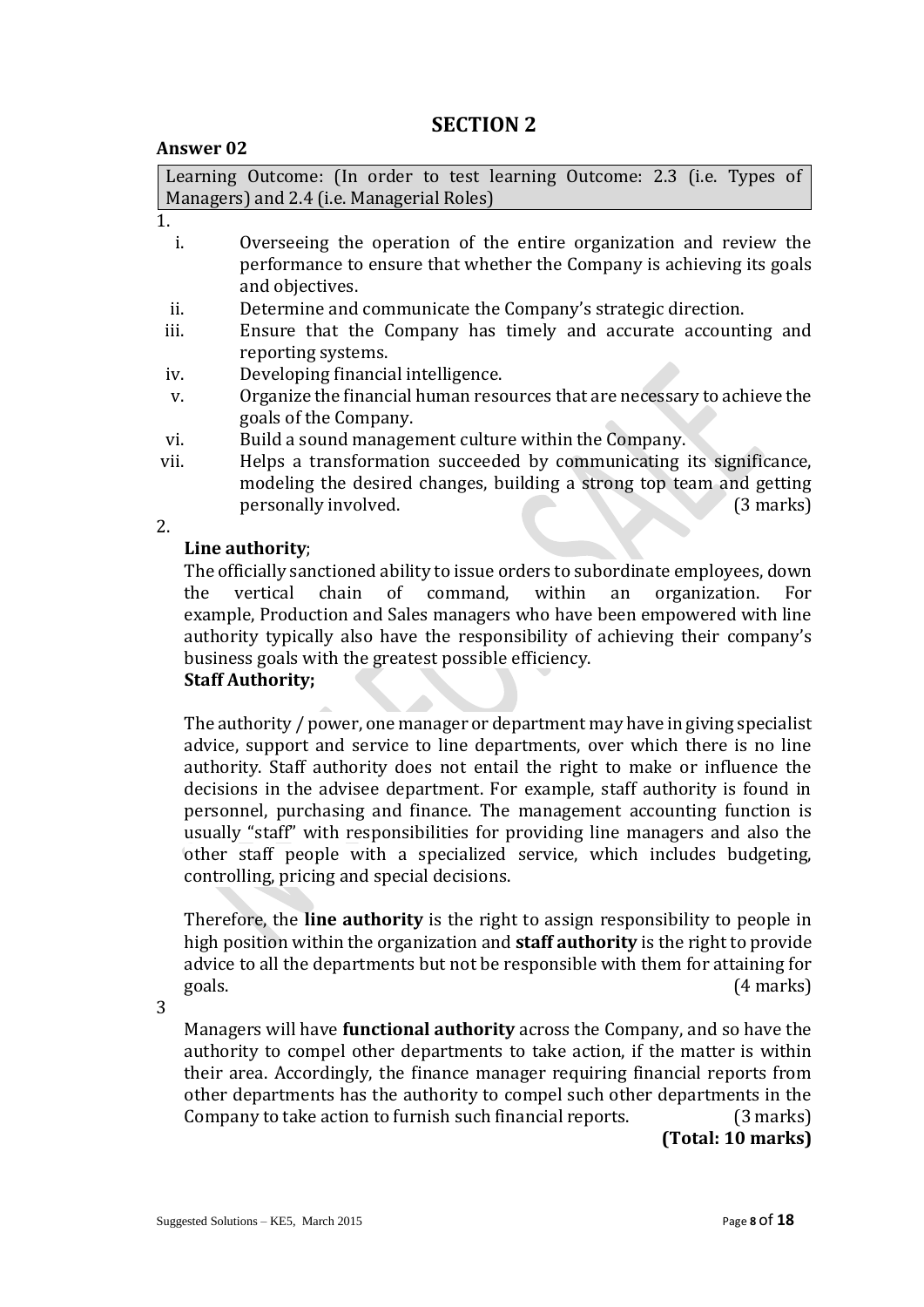#### **Answer 03**

#### Learning Outcome: 4.4

#### 1.

- i. Uncertainty about the value of money makes the business planning more difficult and as a result, the business environment wouldn't be conducive for new investments. Inflation also eats into business profits. Things are technically becoming more expensive, hence people will naturally not be so inclined to purchase goods and services, thus could lead to decreased spending.
- ii. Constantly changing (rising) prices impose extra costs. It means that people's spending power will fluctuate. For example, if wage rates don't increase with inflation rates, people's spending power would ultimately be limited, compared to what it was before the change took place.
- iii. Inflation redistributes income and wealth. Due to inflation, funds would fluctuate between current assets and current liabilities, as the current lender would be faced with a situation of depreciating values of their lending and the borrower would be benefitted in settling the debts.
- iv. Adverse impact to the external stability. In an inflationary situation, imports would become cheaper and as a result, propensity to import would go up resulting Balance of Payment difficulties causing damages to external stability, i.e. deteriorating the exchange rate.

(6 marks)

2.

- i. Reducing the government expenditure,
- ii. Imposing higher taxation to control the purchasing power etc.
- iii. Increasing interest rates to control borrowings.

(4 marks)  **(Total: 10 marks)**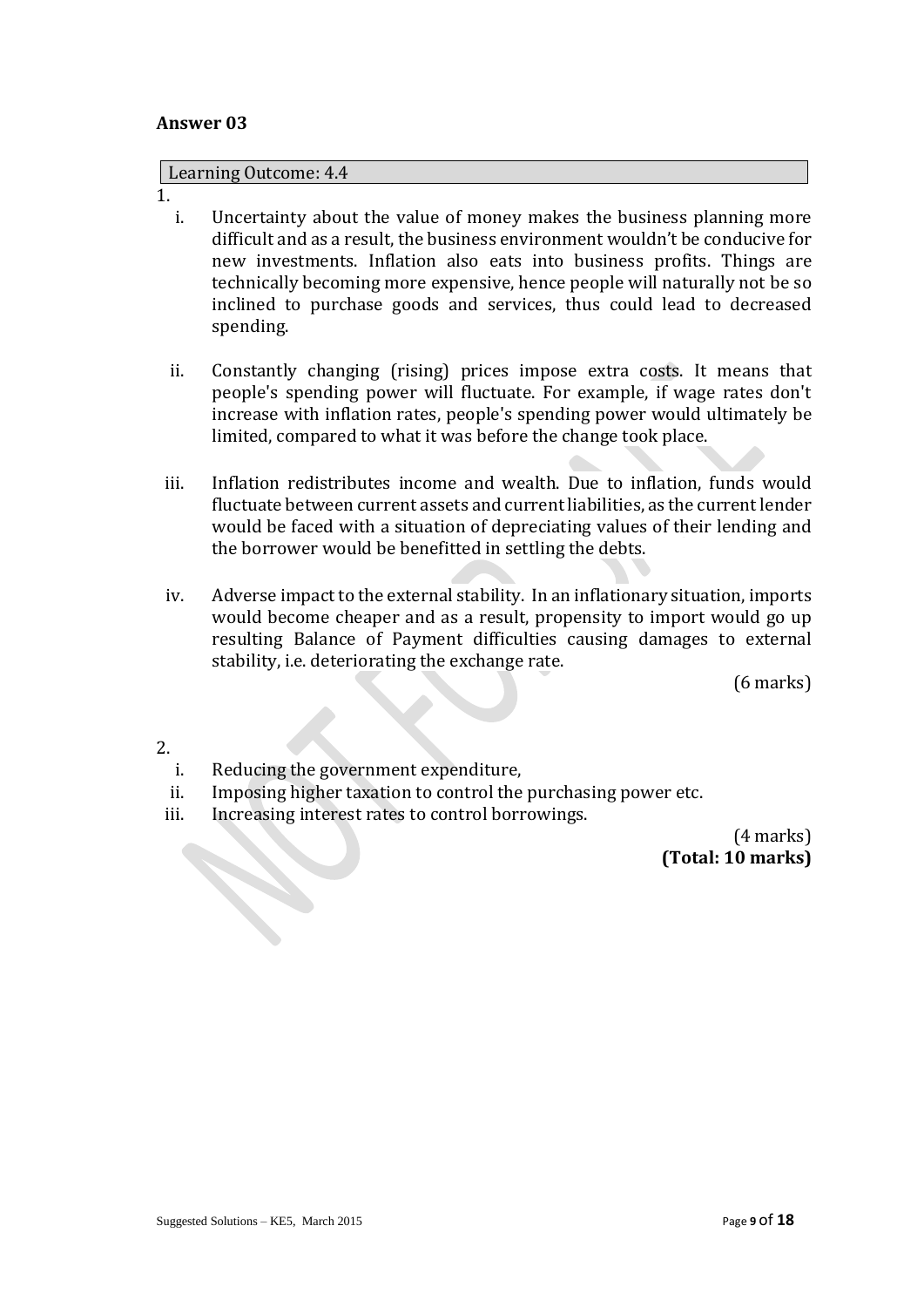#### **Answer 04**

Learning Outcome: 6.3/6.4/6.5/6.6

1.

#### (a) **Loading;**

The Production Management Department has to draw the time table for various production activities, specifying when to start and when to finish the process required.

Loading is the amount of work allocated to an operating unit. Planner defines which style to be loaded to the production line and how much quantity to be loaded.

#### (b) **Sequencing;**

Sequencing means that an arrangement oftwo or more things in a successive order. Decisions have to be taken when work comes in about the order in which different jobs will be done or different orders fulfilled. The sequencing of operations could be on the basis of any of the following.

Customer Priority; Due Date; Last in First out; FIFO; Longest Operation time first; Shortest Operating time first.

#### (c) **Scheduling;**

Once the work has been sequenced, it might be necessary to prepare a detailed time table. Scheduling involves fixing the priorities for different jobs and deciding the starting and finishing time (or date) of each job. It also includes the scheduling of different materials, parts, machines, tools, equipment, inspection, etc.

Main purpose of scheduling is to prepare a time-table indicating the time and rate of the production, as indicated by starting and finishing time of each activity. The scheduling can be effective when it utilizes the informational inputs, such as: existing work-load, lead time, manufacturing time, importance of each job, due date, priority rule to handle each part when there is a queue before an operational facility.

 For an operation that processes a large number of jobs, there is a risk that, with poor scheduling, bottlenecks will occur in different part of the operation at different times.

# (d) **Monitoring and Control;**

Having loaded, sequenced and scheduled the work, management must monitor the operation to make sure that the work is proceeding as planned. If a deviation from the plan is shown, corrective measures may be required, so that the work can be re-scheduled.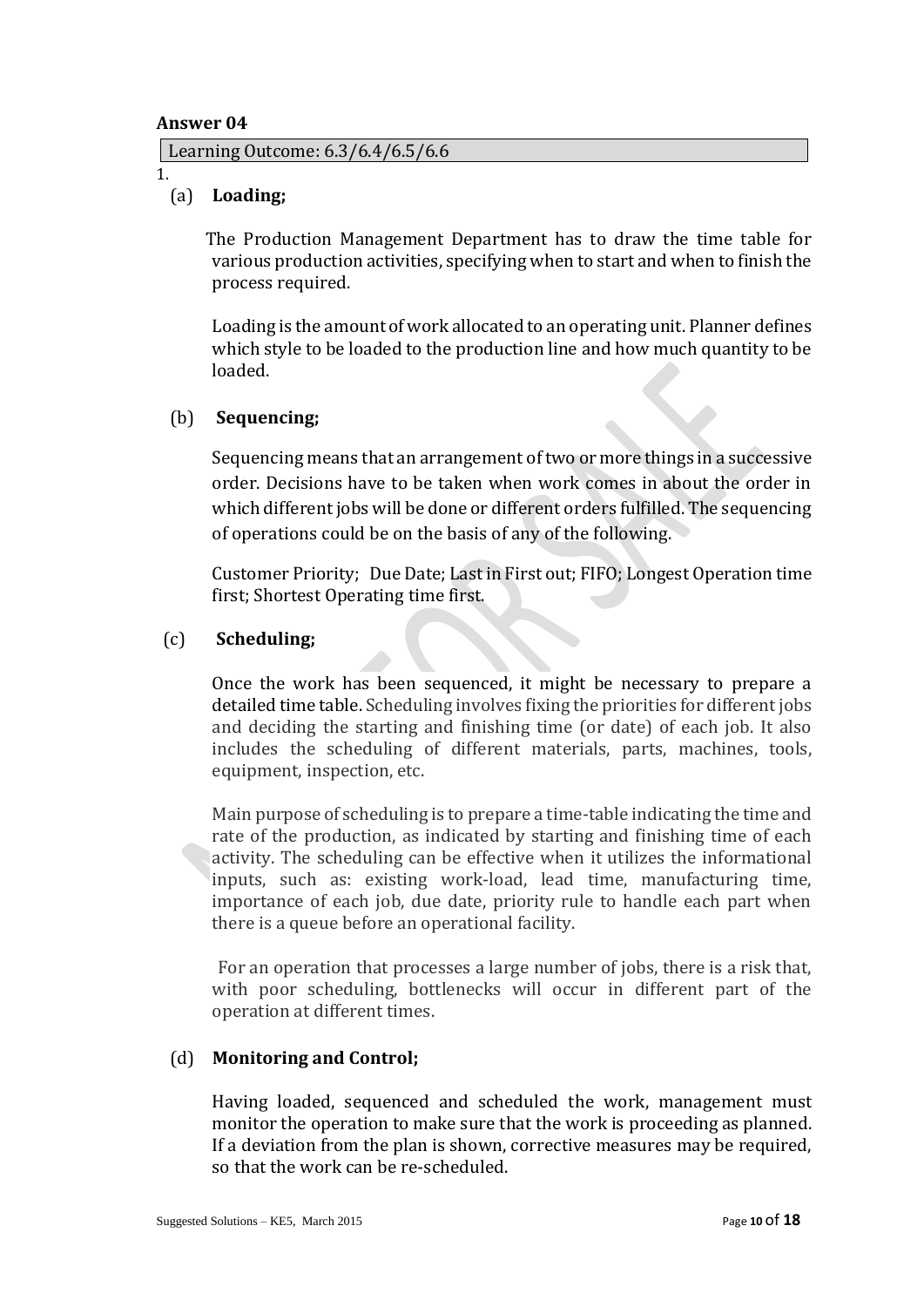As to control, the terms "push control" and "pull control" refer to when control action is taken to manage the flow of work.

With push control, production and inventory levels are forecast and the focus is on pushing work through each stage of the process, regardless of whether the next stage is ready to receive it.

With pull control, the focus is on each stage of the process calling of work to be delivered from the previous process when it is needed. The work is not delivered from the previous process until it is needed. With pull control, there should be less inventory in the system.

(maximum 4 marks)

2.

# **1. Technical Economies- Plant Economies of Scale**.

They are found mostly in plants and arise mostly because neither the capital cost nor the running cost of plants increase in proportion to their size. The main idea is to spread the fixed costs over as large output as possible, so average fixed costs decreases.

#### **2**. **Managerial or Administrative Economies**. / **Organizational Economies**

These economies arise because the decrease in the costs of running the business. Centralization of the functions such as, administration, R&D and marketing may reduce the burden of overheads on individual operating locations. In other words, same people can usually manage with bigger output, so average administrative cost decreases when production increases.

Another reason for decrease in costs is that more efficient use of management, as the numbers of management and supervisory staff does not increase in the same rate as output. E.g. only one GM, CFO, etc. irrespective of the volume of output or size of the firm.

Large firms can employ specialists in IT, HR, Finance etc. and their skills can be fully utilized in their specialist areas which lead to the increase in efficiency.

#### 3. **Financial Economies**.

A major part of running costs of many firms is the interest cost they pay on borrowings capital from banks. Therefore, these economies arise because of the comparatively low costs on interest in getting a loan, compared to smaller firms. This is because large firms have large assets and bank trusts them more. It is also relatively easier for large firms to raise their share-capital by issuing shares.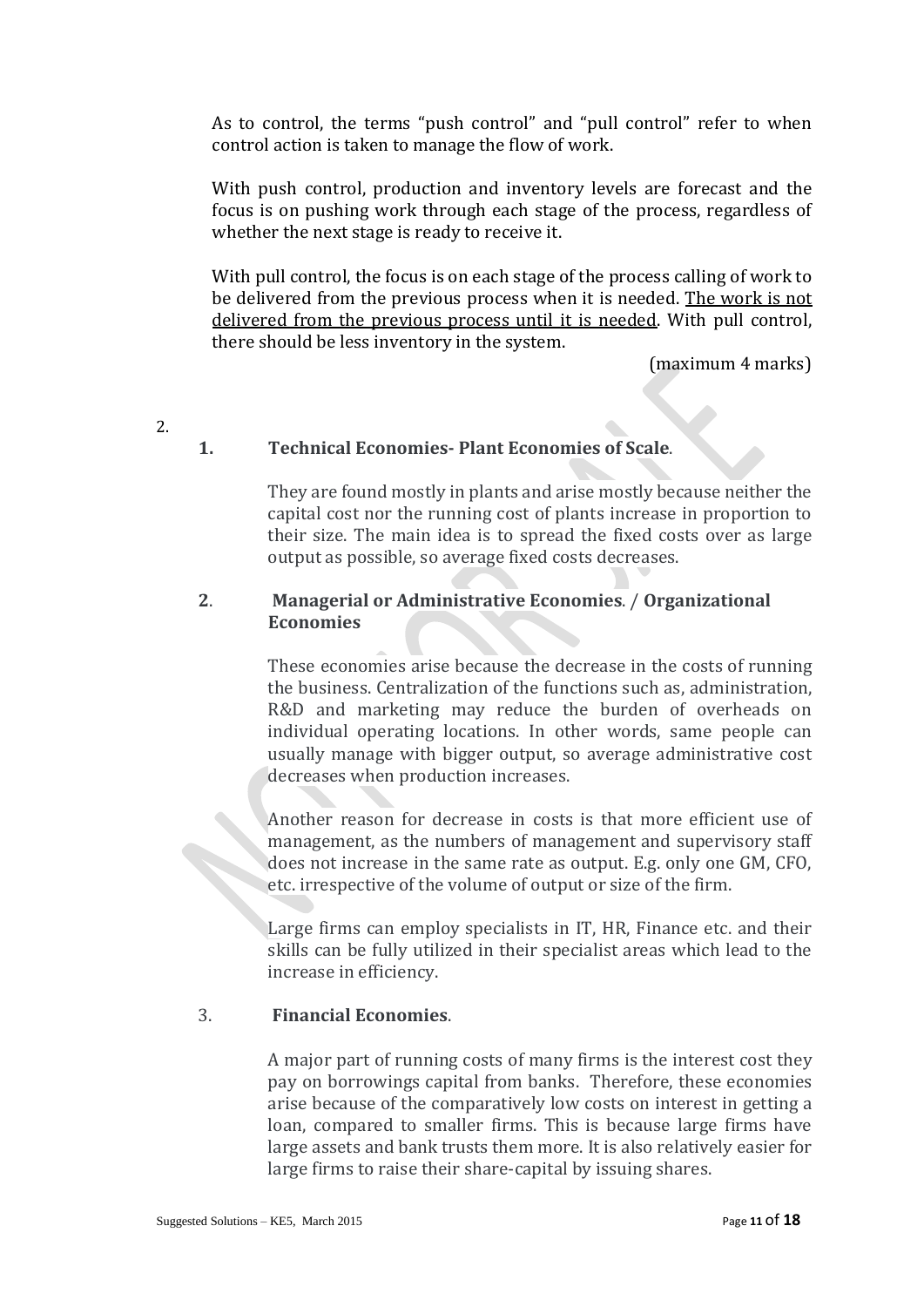Another aspect is that, due to technical economies, assets/ turnover ratio for larger firms are much lower than that for smaller firms. Therefore, larger firms need to pay less interest on such assets, relative to their turnover.

# 4. **Marketing Economies**.

They are available both in purchases of raw material and in selling of the product.

E.g. Buying Economies, i.e. a large firm may have a bulk discount when purchasing raw materials in big quantities; In terms of promotion, advertising, distribution etc. costs incurred by large firms are comparatively smaller, because the prices of advertisements are the same for all firms, irrespective of the size.

# 5. **Social Economies**.

They may be developed into two groups: those which build up the goodwill of the community and so attract customer (sponsorship), and those that develop the loyalty of the firm's employers (New Year Bonuses). External economies of scale arise when there is a growth in the size of the industry and are available for many firms in it.

(4 marks)

3.

**Continuous production** is a flow production method used to manufacture, produce, or process materials without interruption. Continuous production is called a continuous process or a continuous flow process because the materials, either dries bulk or fluids that are being processed are continuously in motion, undergoing chemical reactions or subject to mechanical or heat treatment. Continuous processing is contrasted with batch production**.**

Continuous usually means operating 24 hours per day, seven days per week with infrequent maintenance shutdowns, such as semi-annual or annual. Some chemical plants can operate for more than one or two years without a shutdown. Blast furnaces can run four to ten years without stopping. Production workers in continuous production commonly work in rotating shifts.

Processes are operated continuously for practical as well as economic reasons. Most of these industries are very capital intensive and the management is therefore very concerned about losses in operating time.

E.g. Manufacture of soap; paint; textile; paper; food; etc.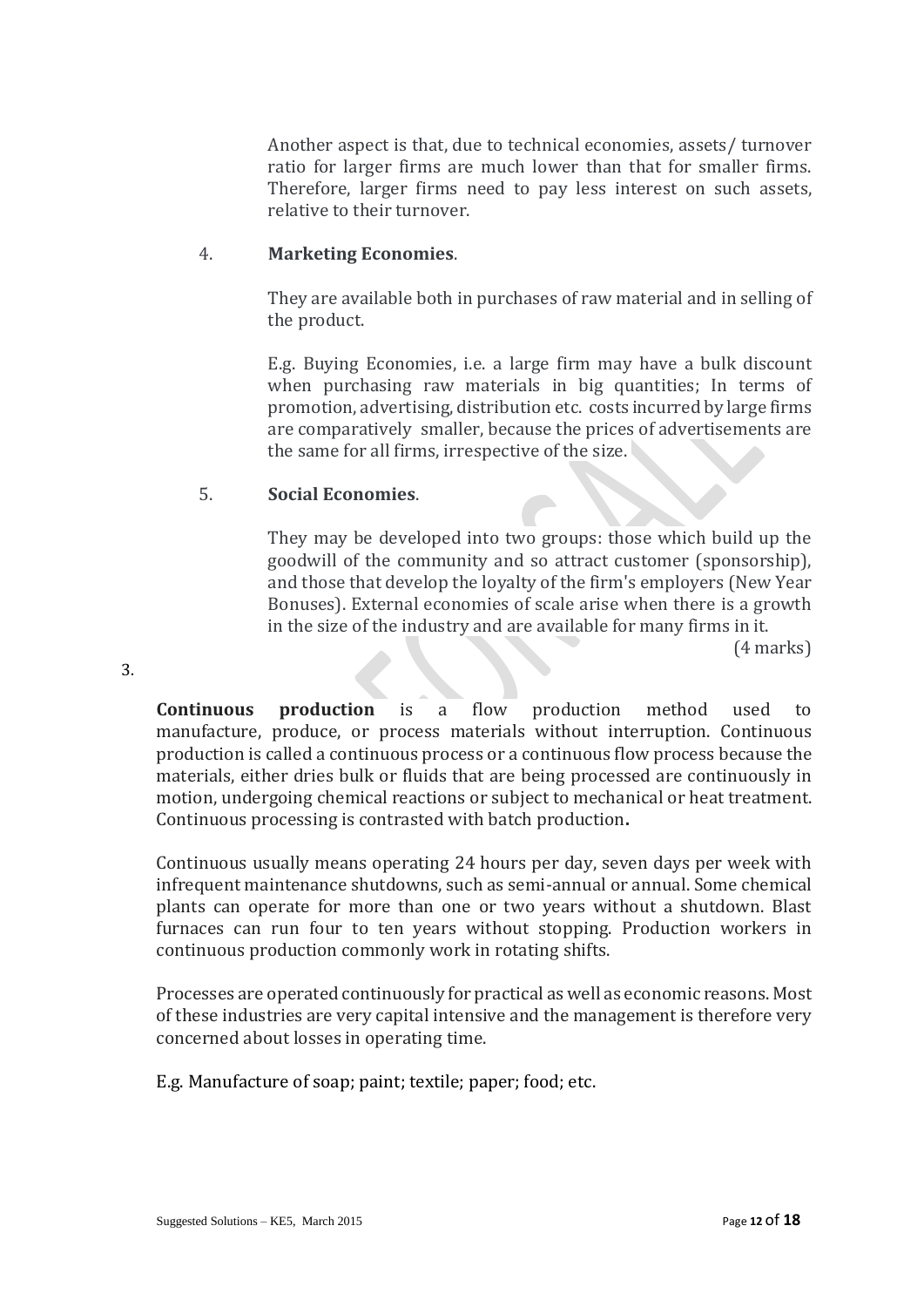#### Advantages;

There are several advantages of the [continuous production](http://www.wisegeek.com/what-is-continuous-production.htm) of products over production in batches in terms of production volume, cost, energy, and quality.

High volume production is possible in a shorter amount of time due to ongoing production and eliminating unnecessary start-up and shutdown steps. Lower unit cost and energy savings can be achieved through automation and reduction of unnecessary labor.

Better quality control can also be maintained as there are fewer opportunities for the process to be changed or for human error to impact production.

Continuous production is a method used to maximize the amount of product that is made in a given amount of time and production space. Production generally takes place 24 hours a day, year-round without interruption. With the exception of an unusual outage, equipment is in use at all times and output from the production flow is similarly ongoing.

The most obvious advantage of continuous production is the ability to produce high product output in a short amount of time. This method also avoids wasting time shutting down and restarting equipment on a regular basis that otherwise could be used for production.

> (2 marks) **(Total: 10 marks)**

#### **Answer 05**

Learning Outcome: 5.4

1.

One of the definitions given for "Leadership" is that "the activity of influencing people to strive willingly for group objectives" (Terry). Accordingly, to be an effective leader, someone should have certain qualities, skills and traits of a great leader, to enable to influence people to achieve the set group objectives. Such important qualities include, (a) Creating Direction and Energy; (b) Orientation to Change; (c) Interpersonal Influence; and (d) Securing Willing Commitment to Shared Goals.

2.

The challenging situation to be addressed by the new Health Secretary immediately is the identification of a suitable person for the said post within the given period of two weeks, as it seems be a fairly a very short period given to complete the task. Availability of the proposed Health Program would depend on the completion of the said task within the stipulated time period and the future success of the Health Program in its implementation would mainly depend on the selection of the right person for the job. Therefore, efficient and effective handling of this situation is the critical issue to be resolved by the new Health Secretary.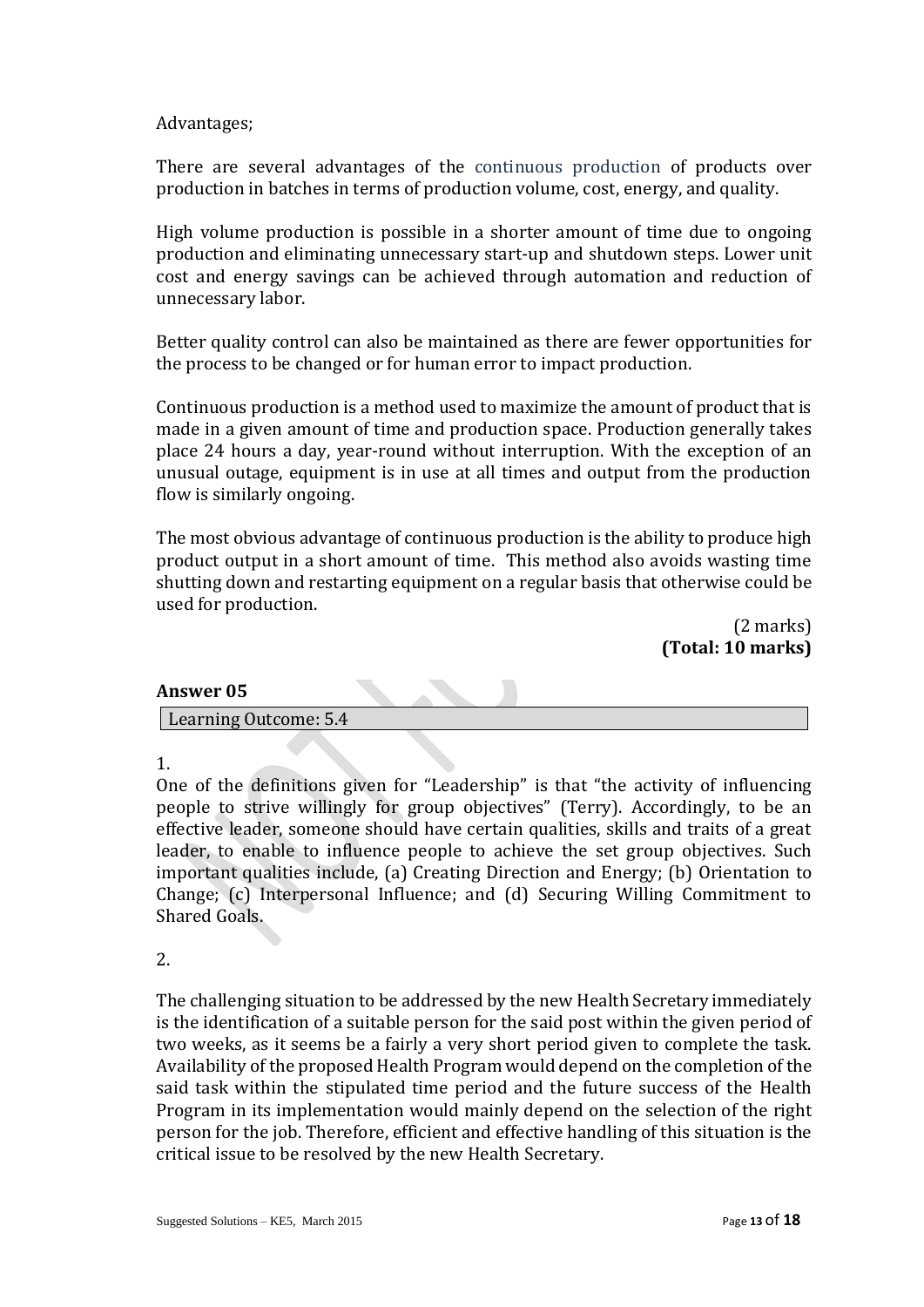Required leadership skills that would be required in the Program Manager in a broader perspective would include; (a) Creating Direction and Energy for the proposed Health Program; (b) Initiative Power; (c) Foresightedness; (d) Objectivity; (e) Making Judgments; (f) Interpersonal Skills; (g) Entrepreneurial Skills to mobilize resources effectively; (h) Decision-making and Problem solving skills etc.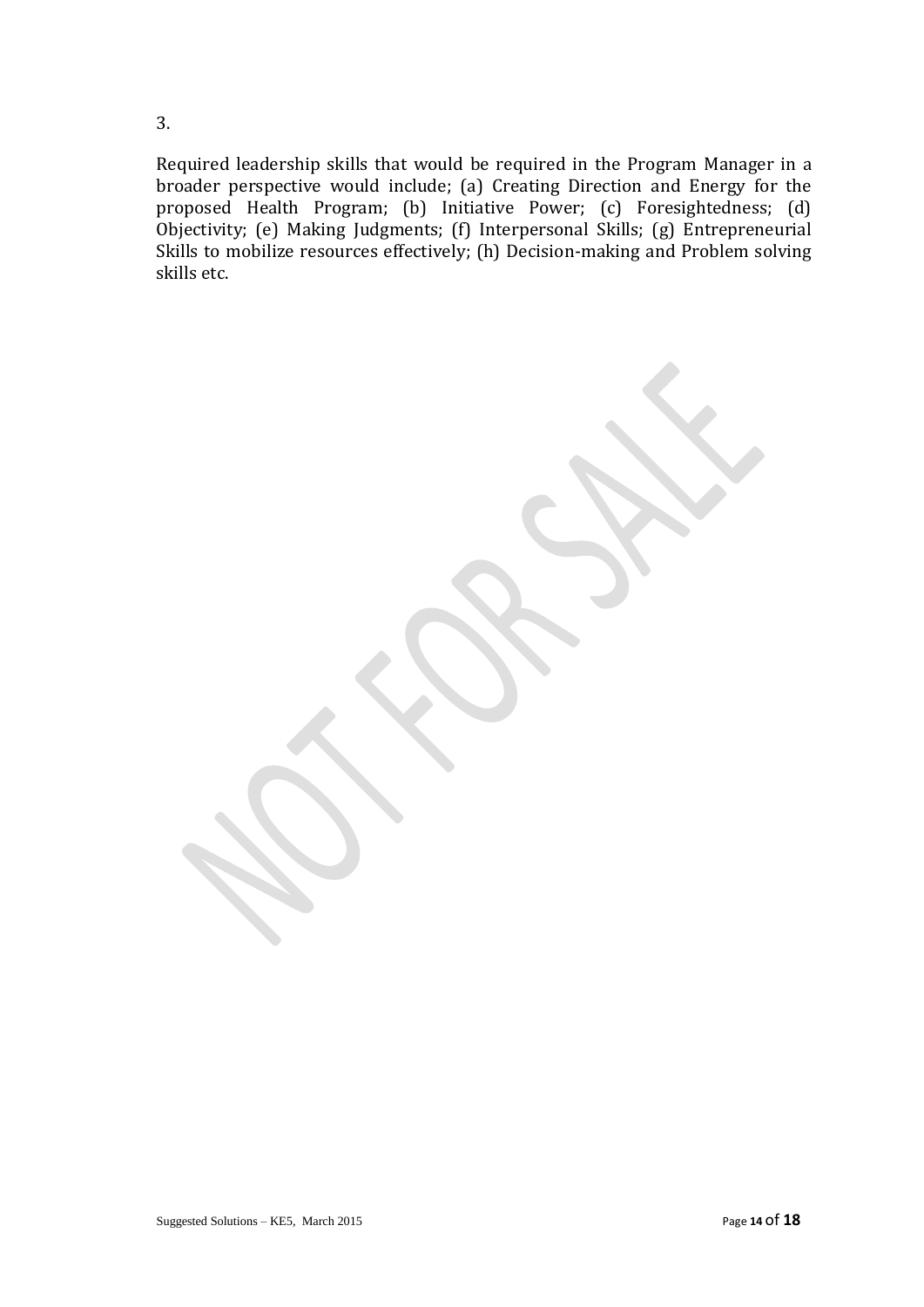

**SECTION 3**

Original demand curve D1 and original supply curve S1; using the graph above; Equilibrium Price = Rs. 100 Equilibrium Supply = 300,000 metric tons

(5 marks)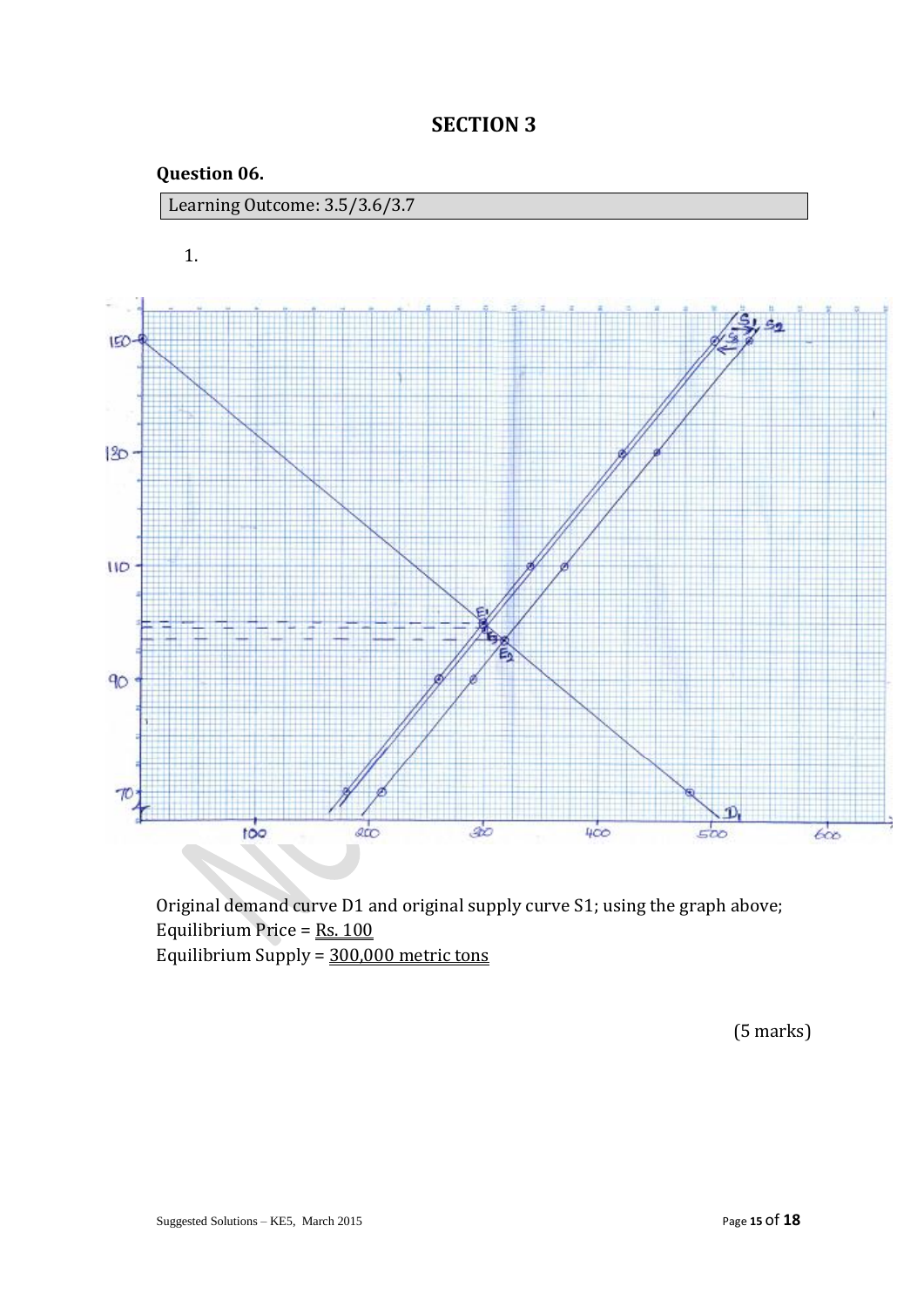Alternative answer:

Functional relationships of the Demand Schedule and the Supply Schedule of the question could be presented in the following two equations.

- I. Demand Function;  $O(d) = 900 + (-6) P$
- II. Supply Function;  $O(s) = -100 + 4P$

Based on the formulae:

Equilibrium Price;  $900 + (-6) P = -100 + 4P$ P = 1,000 **/** 10P = **Rs. 100**

Equilibrium Supply = 300,000 metric tons (By substituting the P value to, one of the two equations.)

2.

Consumer Surplus; The point at which Demand Curve intersects the Price axis, is Rs. **150.**

i.e.  $Q$  (d) = 900 + (-6) P  $6P = 900 - O(d)$  $P = 150 - 1/6 Q$  (d)

**Rs.150** per Kg., is the maximum price, the consumer is willing to pay when he is going to purchase the first kg. of potatoes under the Demand Curve drawn to depict the Demand Function of  $O(d) = 900 + (-6) P$ 

**Therefore, the Consumer Surplus, when the Equilibrium Quantity is at 300,000;**

 **=** (Rs. **150** – Rs. 100) × (300,000) / 2 = **Rs. 7,500,000** 

**i.e. the difference** between the following;

(summation of the total amounts, the consumers are willing to pay, when they purchase **up to 300,000 m.tons**, under the demand curve drawn to represent the said Demand Function) **minus (**the actual total sum paid for all 300,000 m.tons., at the market equilibrium price of Rs. 100 per kg).

(2 marks)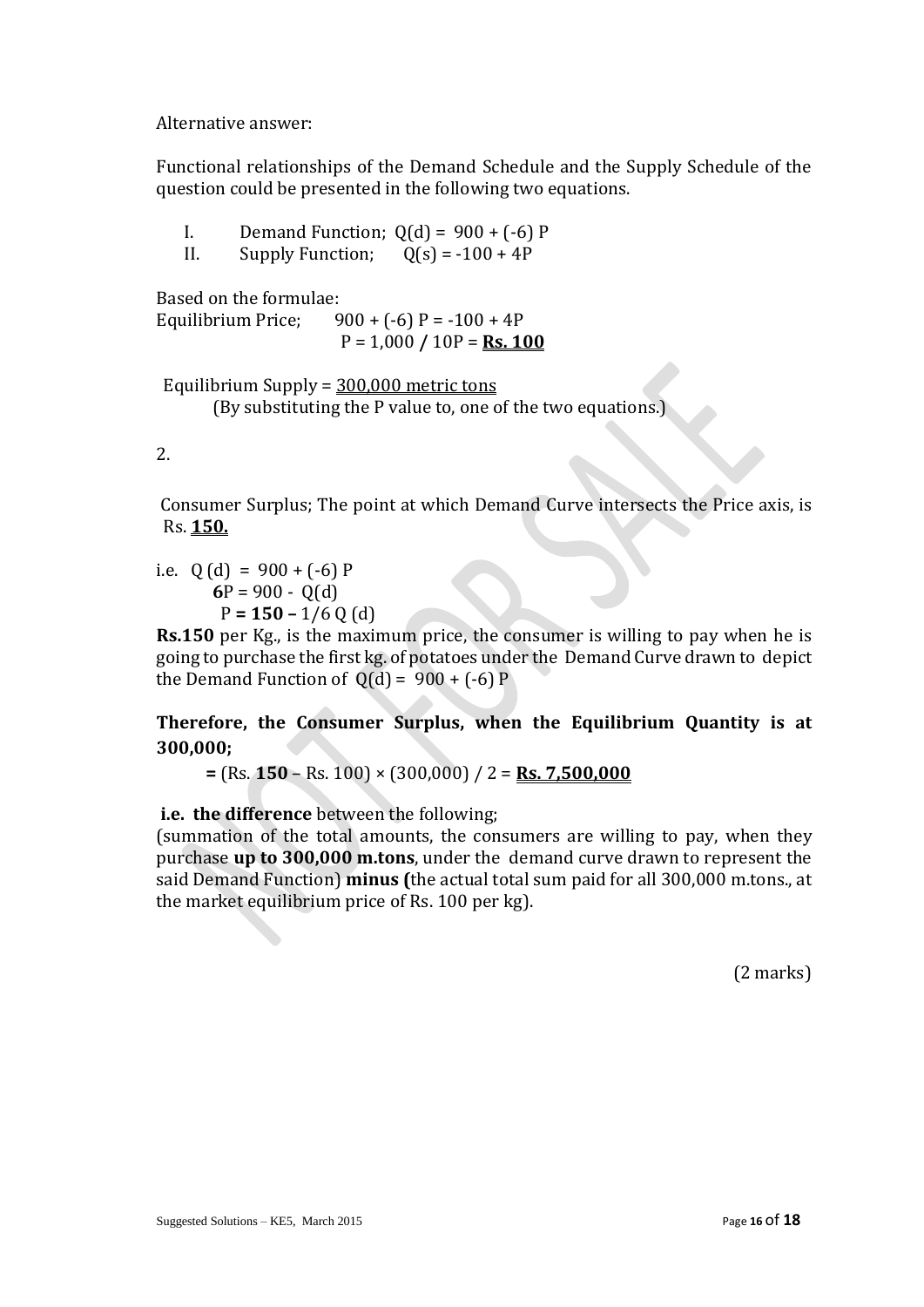| Price per Kg. | <b>Total</b>  | <b>Total</b>  |
|---------------|---------------|---------------|
|               | <b>Supply</b> | <b>Supply</b> |
|               | (Original)    | $($ New $)$   |
| Rs.           | Mt. $(0.000)$ | Mt. $(0.001)$ |
|               |               |               |

|     | ----<br>(Original) | -----<br>(New) |
|-----|--------------------|----------------|
| Rs. | Mt. (,000)         | Mt. (,000)     |
| 70  | 180                | 210            |
| 90  | 260                | 290            |
| 110 | 340                | 370            |
| 130 | 420                | 450            |
| 150 | 500                | 530            |
|     |                    |                |

**Supply** 

New supply curve is drawn is the above graph as S2

(5 marks)

4.

3.

| New Supply function:   | $Q(Supply 2) = -70+4P$                                         |
|------------------------|----------------------------------------------------------------|
| New Equilibrium Price: | $Q(Supply 2) = Q(d);$                                          |
|                        | $-70 + 4P = 900 + (-6) P$                                      |
|                        | $=$ Rs. 97                                                     |
|                        | Estimated decrease of the equilibrium price = $100-97 =$ Rs. 3 |

(3 marks)

5.

| New Equilibrium Price, after tariff | $=$ (Original market price – Rs. 1)         |
|-------------------------------------|---------------------------------------------|
|                                     | $=$ Rs 99                                   |
| Quantum of tariff imposed per kg.   | $\epsilon$ = Rs. 99 – Rs. 97 = <b>Rs. 2</b> |

**i.e.** second market equilibrium price determined at **Rs. 97 per m.ton**, due to the sudden increase in the supply of potatoes, has gone up to **Rs. 99 per m.ton**. due to the imposition of tariff at Rs. 2 per m.ton.

(2 marks)

6.

The market structure explained in this scenario could be identified as Perfect Competition or Pure Competition, as the following characteristics of Perfect Competition could be witnessed in it.

- 1) All firms sell an identical product;
- 2) All firms are price takers they cannot control the market price of their product;
- 3) All firms have a relatively small market share;
- 4) Buyers have complete information about the product being sold and the prices;
- 5) The industry is characterized by freedom of entry and exit.

(3 marks)

**(Total: 20 marks)**